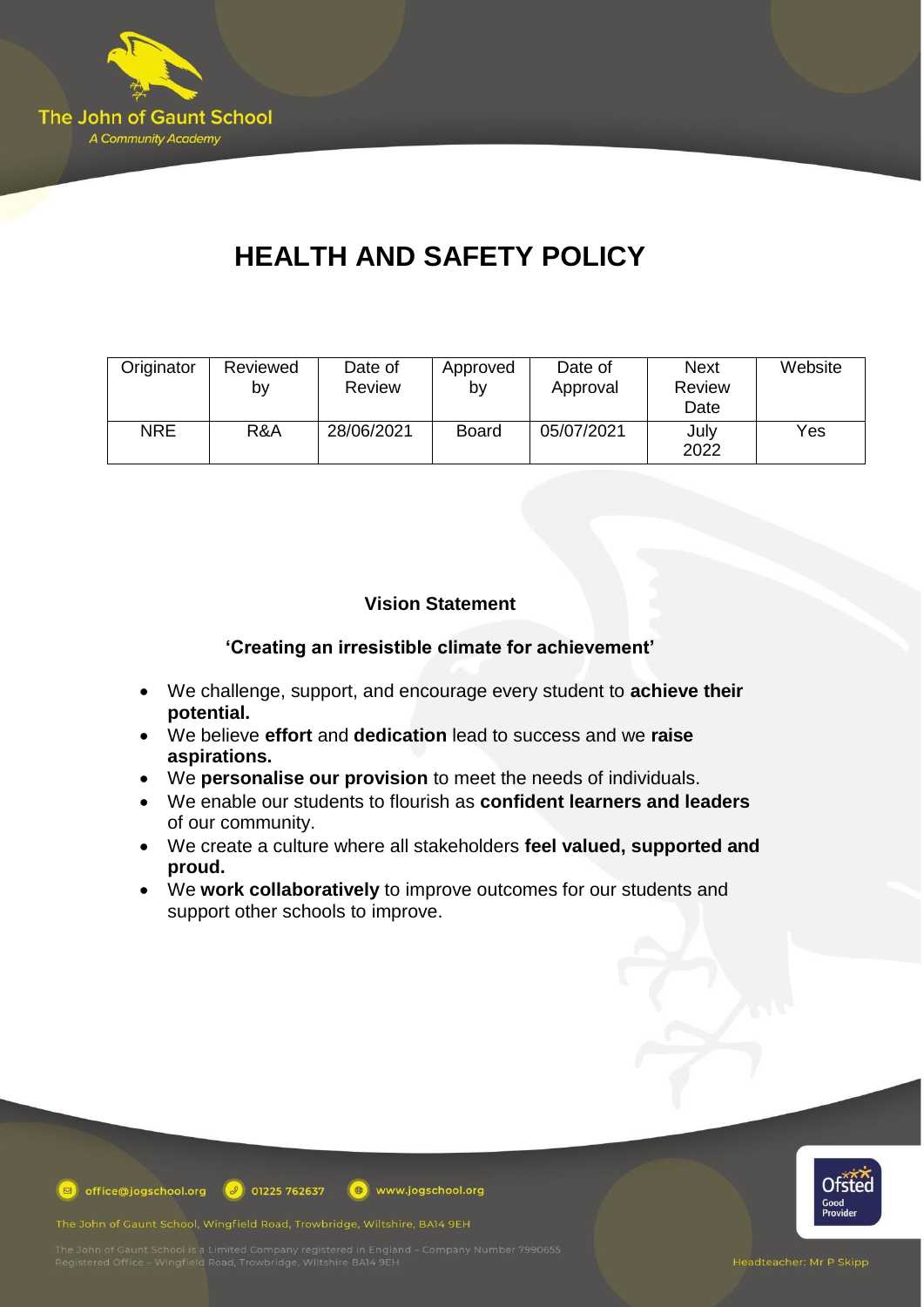# **The Policy**

- 1. The Governing Boy adopts and supports the Local Authority's Health and Safety Policy. Working in conjunction with information, procedures and codes of practice as identified in the Health and Safety regulations, the Governing body is responsible for setting out the overall policy in so far as The John of Gaunt School is concerned.
- 2. The planning and implementation of the policy is a direct concern of the Headteacher, ensuring that Managers, Teachers and Supervisors at all levels and all employees fulfil their duties to co-operate with it. Arrangements will also be made to bring it to the notice of all staff, including new employees and supply teachers.
- 3. The Governors recognise the need to consult staff on health and safety matters and the need to consult individuals before allocating particular health and safety functions. This will be achieved through the school's resources and audit committee.
- 4. It is the Governors' policy to take all steps within their power to prevent personal injury, health hazards and damage to property, staff, students, contractors and members of the general public from foreseeable risks as far as is reasonably practicable.
- 5. The Governors recognise their responsibility under the Health and Safety at Work Act and relevant legislation, so far as is reasonably practicable to:
	- Provide plant, equipment and systems of work, which are safe, and without risks to health
	- Make arrangements for ensuring the correct handling, storage and transportation of particles and substances
	- Provide adequate training, information, instruction and supervision to enable all staff, students and visitors to carry out their role safely and efficiently
	- To promote the development and maintenance of sound safety, health and welfare practices
	- To maintain the premises in a condition that is safe and without risks to health, and the maintenance of access to and egress from the premises
	- To provide and maintain a working environment that is safe and without risks to health and adequate as regards welfare facilities for staff, students and visitors
	- To ensure sufficient funds are available to provide as necessary, protective clothing/equipment to all staff and students, for the safe use of machinery, equipment and substances
	- Maintain a close interest in all health and safety matters in so far as they affect activities in the premises and organised trips/visits under the control of the school.
- 6. It is recognised by the Governors that the LA would be responsible for advice and information in health and safety matters.

# **Organisation**

7. The Governors' responsibilities include: recording accidents, training, inspections, maintenance of buildings and plant, ensuring standards of cleanliness, upkeep of grounds. The Governors recognise the need to identify organisational arrangements in the school for implementing, monitoring and controlling health and safety matters. A summary of the individual duties including reporting arrangements are as follows: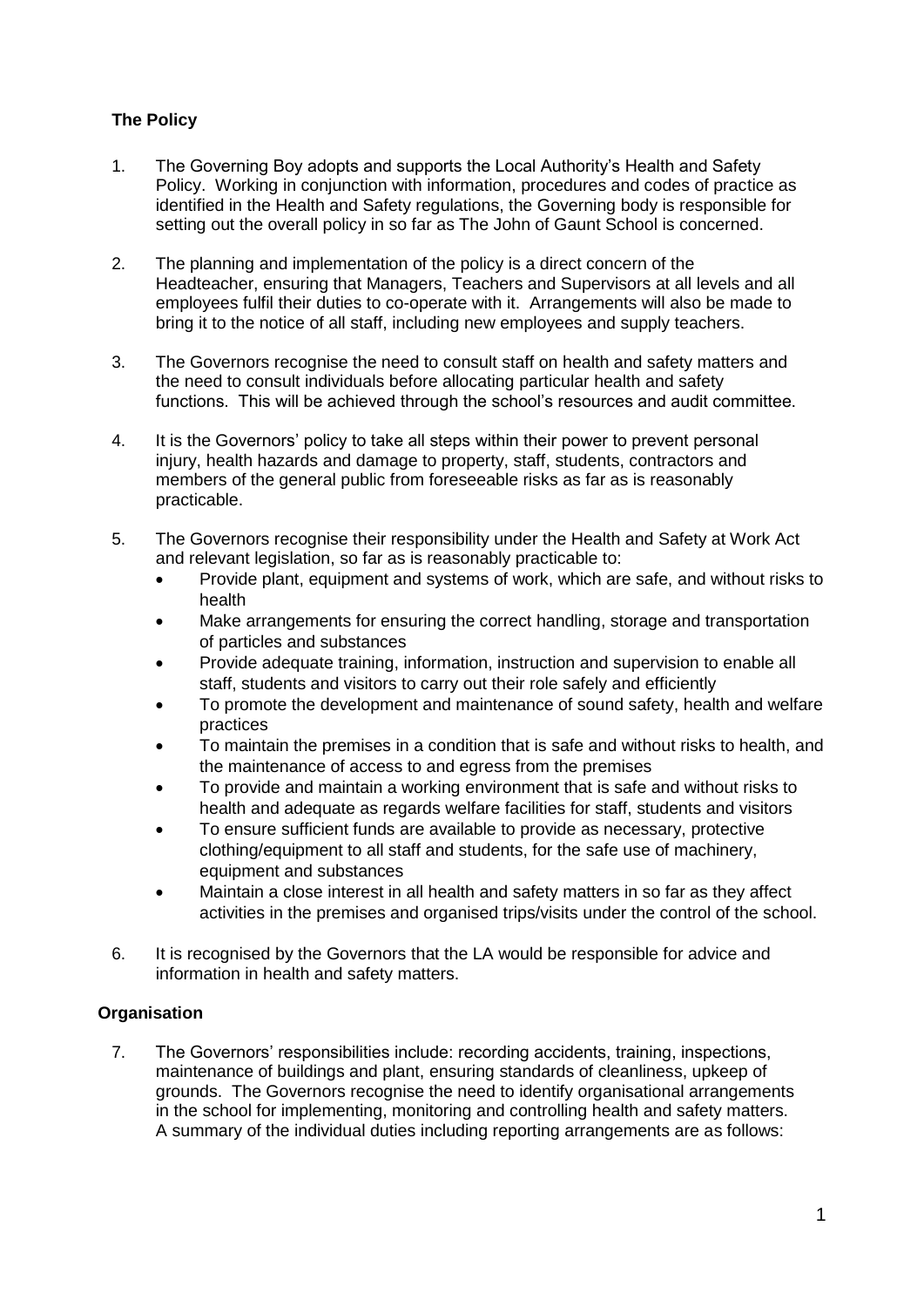#### **Headteacher**

- 8. The Headteacher is responsible and accountable to the Governors for implementing the schools' health and safety policy.
- 9. The day-to-day management of health and safety matters (duties not responsibility) is currently delegated to the Facilities Manager, who is also the Health and Safety Liaison Co-ordinator.
- 10. The Headteacher must be aware of all contracts and/or third parties entering the school to undertake maintenance, service, or works contracts. This duty is currently delegated to the Facilities Manager. Competent contractors must be engaged for maintenance work at the school. When contractors carry out building or plant maintenance work, it is the school's responsibility to ensure that a competent contractor is employed and to oversee the planning and safe execution of the work.
- 11. The Governors will require the Headteacher to ensure the school's health and safety policy is effectively monitored, effectively controlled and revised as necessary.
- 12. The Headteacher is responsible for ensuring that all new, amended or updated material regarding health and safety matters is brought to the attention of the relevant personnel upon receipt. **It is imperative that the Headteacher carries this out.**
- 13. The Headteacher must ensure that the agreed procedure for reporting all defects, hazards and problems regarding health and safety matters functions efficiently and effectively.
- 14. The Headteacher will be a member of the school Resources and Audit Committee, arranging meetings as necessary to resolve uncertain areas of responsibility, considering problems or recommendations and referrals to the Governing Body.
- 15. The Headteacher will seek advice, when appropriate, from outside agencies who are able to offer expert opinions.
- 16. The Headteacher shall have the right to stop what is considered unsafe practices, or the use of any plant, tools, equipment, machinery etc, which equally he/she considers to be unsafe.
- 17. The Headteacher shall make arrangements for improvement to premises and (with appropriate members of staff) plant, tools and equipment, which are the establishment's responsibility.
- 18. The Headteacher, with the Resources and Audit Committee, shall review annually:
	- The provision of First Aid in school
	- Fire and evacuation procedures
- 19. The Headteacher will monitor and inform the Governing Body that appropriate training has been or will be given to staff to enable them to fulfil their responsibilities. This must include new appointments and transfer of staff within the premises to other functions.
- 20. The Headteacher will ensure that in all schemes of work for students, including work experience arrangements are in place regarding the adequate information, instruction, training and supervision for health and safety matters.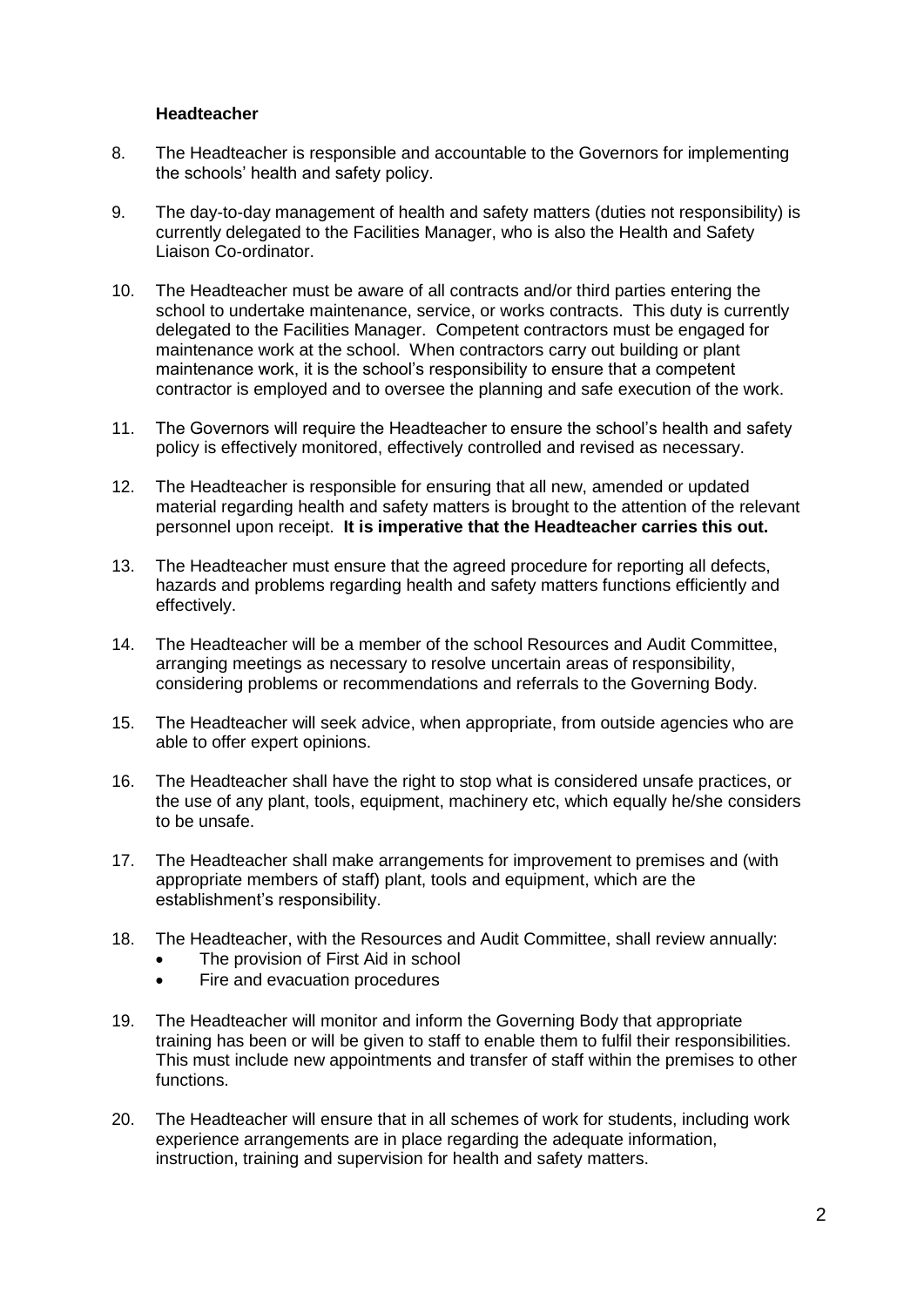21. The Headteacher will consult with approved trade union representatives on all health, safety and welfare matters, and co-operate with them in the execution of their duties.

# **Health and Safety Liaison Co-ordinator**

- 22. To be responsible for co-ordinating all contractual work and maintenance carried out on school premises. To liaise with Directors of Learning/Faculty and to ensure safety procedures and policy agreements are adhered to.
- 23. To ensure that sound Health and Safety procedures are agreed before building work such as roofing, excavation and drainage, alterations to building structures, refurbishments and renovations or remodelling schemes are implemented.
- 24. To ensure good communication exists within the school relating to Health and Safety.
- 25. To be responsible for health and safety matters regarding the Grounds maintenance contract.
- 26. To be responsible for compiling a school "Buildings register" identifying known hazardous substances and materials (e.g. asbestos, lead, flammables etc).
- 27. To be responsible for emergency procedures and evacuation of school premises.
- 28. To be responsible for ensuring that where showers have not been used for a week, flushing is carried out in accordance with the Legionella Safety Manual. The Facilities Manager should also be aware of the HSE Guideline HS (G)70 "The Control of Legionellosis" and of the need to carry out risk assessment of the premises. The Facilities Manager will ensure that a contract is in place wih an approved contractor and that the schedule of works is adhered to.
- 29. Accident / incident investigations to be monitored by the Facilities Manager.

## **Line Managers / Directors of Learning**

- 30. Line Managers / Directors of Learning are responsible and accountable to the Headteacher for all matters relating to health, safety and welfare within their departments.
- 31. In the exercise of this responsibility Line Managers / Directors of Learning must ensure that:
	- All staff under their control receive instruction in their duties, regarding health and safety matters, are adequately trained and regularly monitored to enable them to carry out their duties efficiently. **This is extremely important for staff who operate, use or instruct in the use of plant, machinery, equipment or staff who use, handle and store hazardous substances/chemicals.**
	- Line Managers / Directors of Learning must identify hazards in areas of the school for which they have responsibility. Risk assessment must be made after hazards have been identified.
	- Line Managers / Directors of Learning must be aware of regulations, codes of practice and guidance notes appropriate to their specialist areas.
	- Line Managers / Directors of Learning are responsible for keeping accurate records and for producing their own departmental safety policy to identify those particular risks within their area and defining safe working arrangements and bringing it to the attention of members of staff including new entrants, supply teachers etc.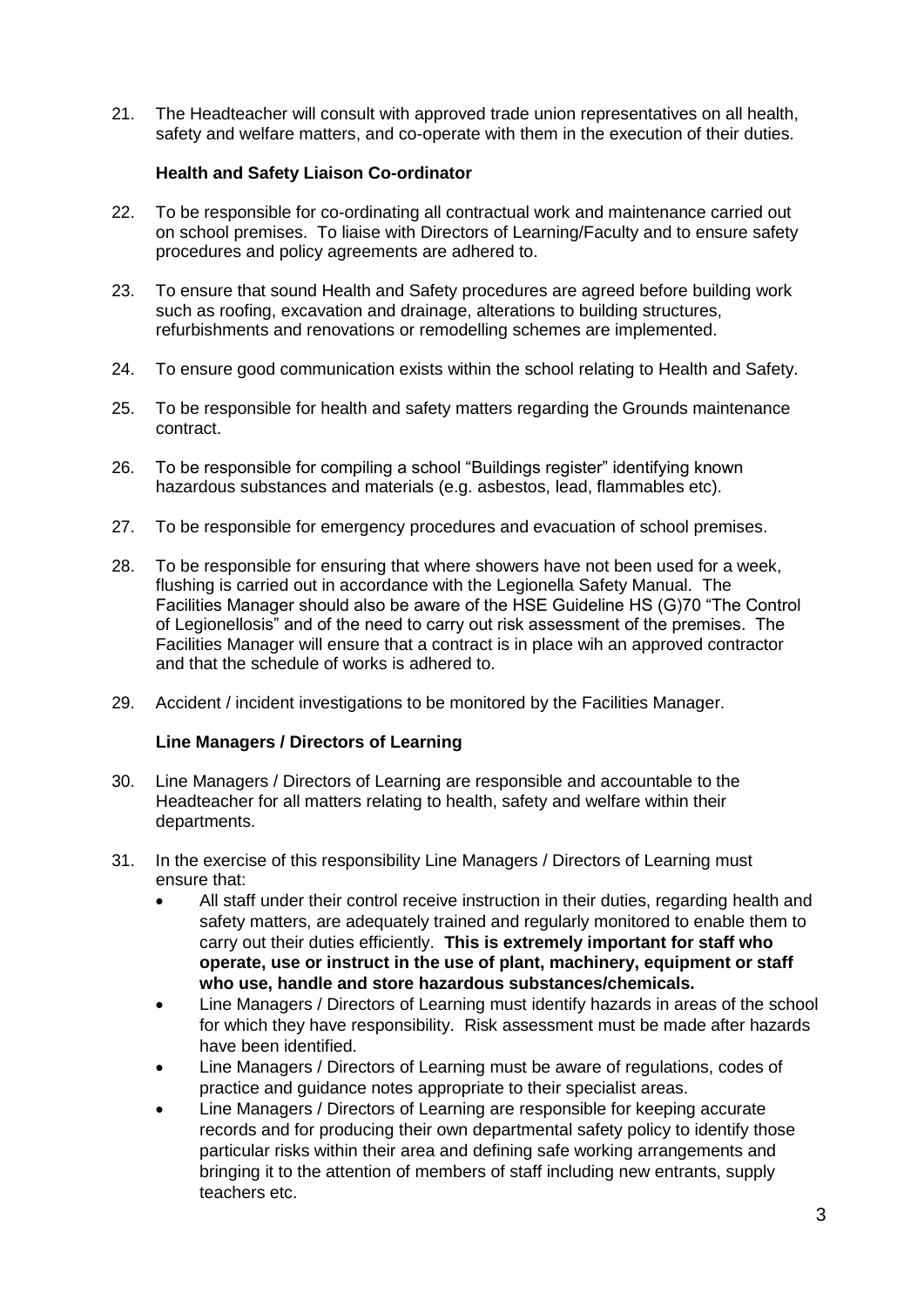- Line Managers / Directors of Learning are responsible for ensuring all statutory notices, placards, regulations and safety signs are displayed as appropriate to their workplace. This will include arrangements for facilities such as first aid equipment, protective clothing/equipment, registers, log books etc.
- 32. Line Managers / Directors of Learning must report to the Facilities Manager all problems, defects and hazards relating to Health and Safety.
- 33. Line Managers / Directors of Learning must ensure that a copy of the Fire Drill regulations and assembly point are prominently displayed in all rooms and areas for which they are responsible.
- 34. Line Managers / Directors of Learning must carry out regular safety inspections of the department. Priorities must be given to plant, machinery, equipment, electrical appliances and risk assessments to include the safe conditions for the use of substances.
- 35. Report and if appropriate make recommendations to the Facilities Manager or representative on any practices, premises, equipment etc, which give rises to risks to health and safety.
- 36. Line Managers / Directors of Learning will be responsible for investigating accidents / incidents.
- 37. Line Managers / Directors of Learning will find procedures to be adopted as shown in the appropriate section of the LA Health and Safety Manual. They will however, make regular checks of the departments maintaining tidy work areas, adequate storage and cleaning arrangements which will ensure the Health and Safety of staff, students and visitors.

## **Teachers / Technicians**

- 38. Teaching staff and Technicians are responsible and accountable to their Director of Learning for the implementation of the school's health and safety policy in the performance of their duties.
- 39. They must be familiar with the school's health and safety policy, the implications of that policy and equally any procedures, arrangements and practices relating to their department.
- 40. They must conform to responsibilities as laid down in their own departmental health and safety policy and safe working arrangements.
- 41. They must ensure that where conditions apply, all students or persons under their control receive instruction and are provided with on-the-job training and protective equipment/clothing to enable them to operate in a safe and efficient manner.
- 42. They must report to their Director of Learning, using the agreed procedure, all problems, defects and hazards that are brought to their notice.
- 43. Supply Teachers must be made aware of the school's Health and Safety Policy and of any special arrangements, procedures, relating to their work area before commencing work.
- 44. The Facilities Manager / Directors of Learning, DT, Art and Cleaners are responsible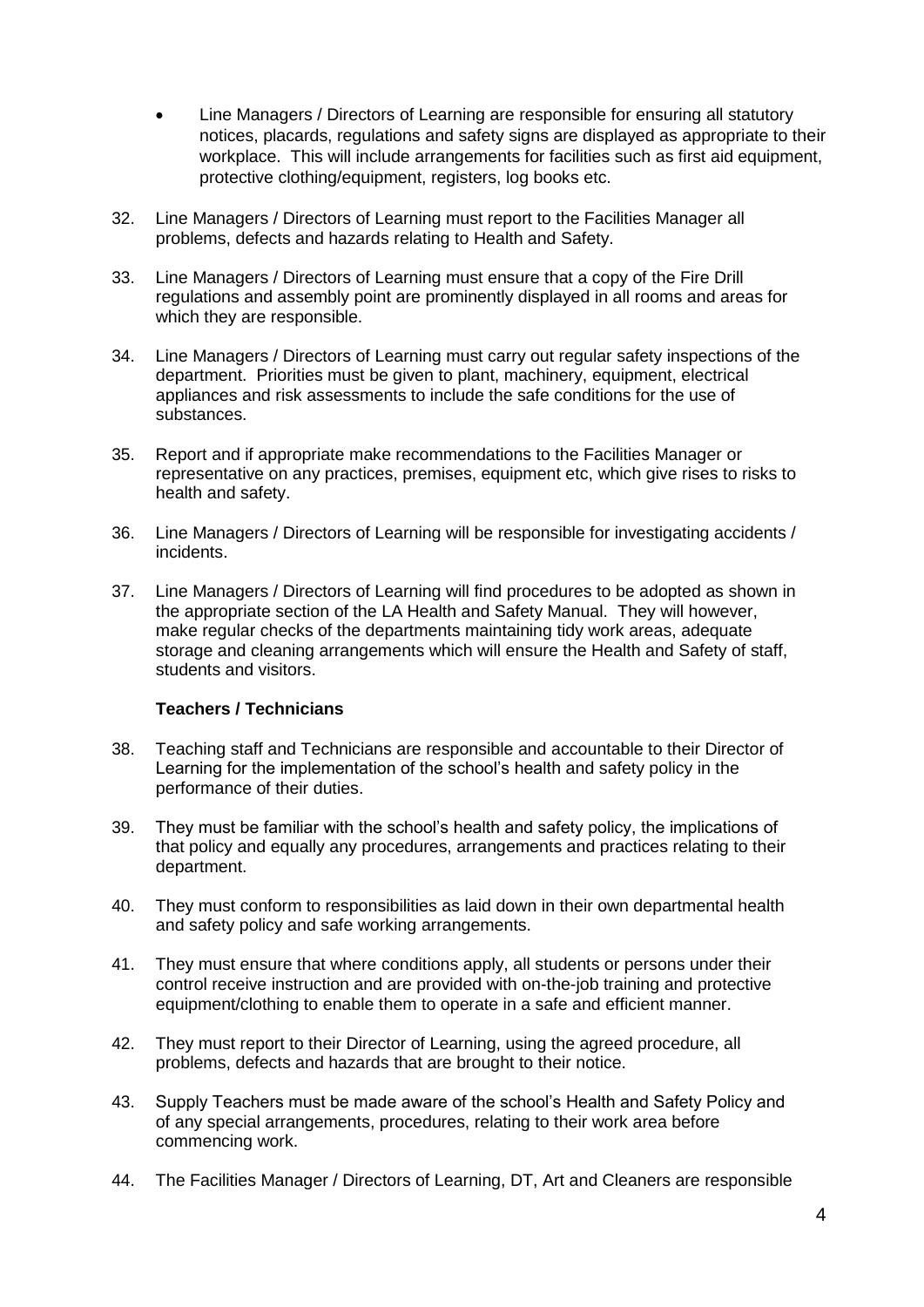for the COSHH Register and ways of handling them.

# **Facilities Manager**

- 45. The Facilities Manager is responsible and accountable to the Headteacher for all matters relating to health, safety and welfare within the sphere of his/her activity.
- 46. Must ensure he/she is familiar with the school's Health and Safety Policy and that cleaning staff (contractual) are equally aware of any implications of the policy as it affects their work activities (e.g. storage arrangements, materials, equipment, substances, etc.)
- 47. Must report to the Headteacher, using the school's procedure, any hazards that are brought to his/her notice and respond accordingly to issues raised.
- 48. In the case of direct labour, the Facilities Manager is responsible for ensuring that staff under his/her control are adequately informed, instructed and trained in using all such items before actual use.
- 49. Must inform the Headteacher whenever he/she has knowledge that contractors are due to enter the school to undertake maintenance, service or works contracts.
- 50. Must ensure that all site staff are instructed and informed to work in accordance with this document and maintain training records.
- 51. The Facilities Manager will respond accordingly to issues raised under paragraph 32

#### **Catering Manager – Outsourced to ABM Limited**

- 52. Must be familiar with the school's Health and Safety Policy and what it means to his/her work activities.
- 53. Must work in conjunction with any Policy Statement and health and safety rules.
- 54. Must ensure that all kitchen staff are instructed and informed to work in accordance with this document and maintain training records.
- 55. Should be familiar with the Food Safety Act 1990 and the implications as far as the school is concerned.
- 56. Must inform the Headteacher and Facilities Manager of the school of any potential hazards or defects.
- 57. It is extremely important that new entrants/employees or part-time assistants are aware of health and safety practices and procedures in the kitchen.

#### **School Employees**

- 58. All employees have responsibilities under the Health and Safety at Work Act and are expected to report any possible hazards, defects or risks to the Headteacher or the Facilities Manager.
- 59. All employees will be given access to the school's Health and Safety Policy and are asked to make themselves familiar with all documents relating to health and safety in the school. They should pay particular attention to sections in the Health and Safety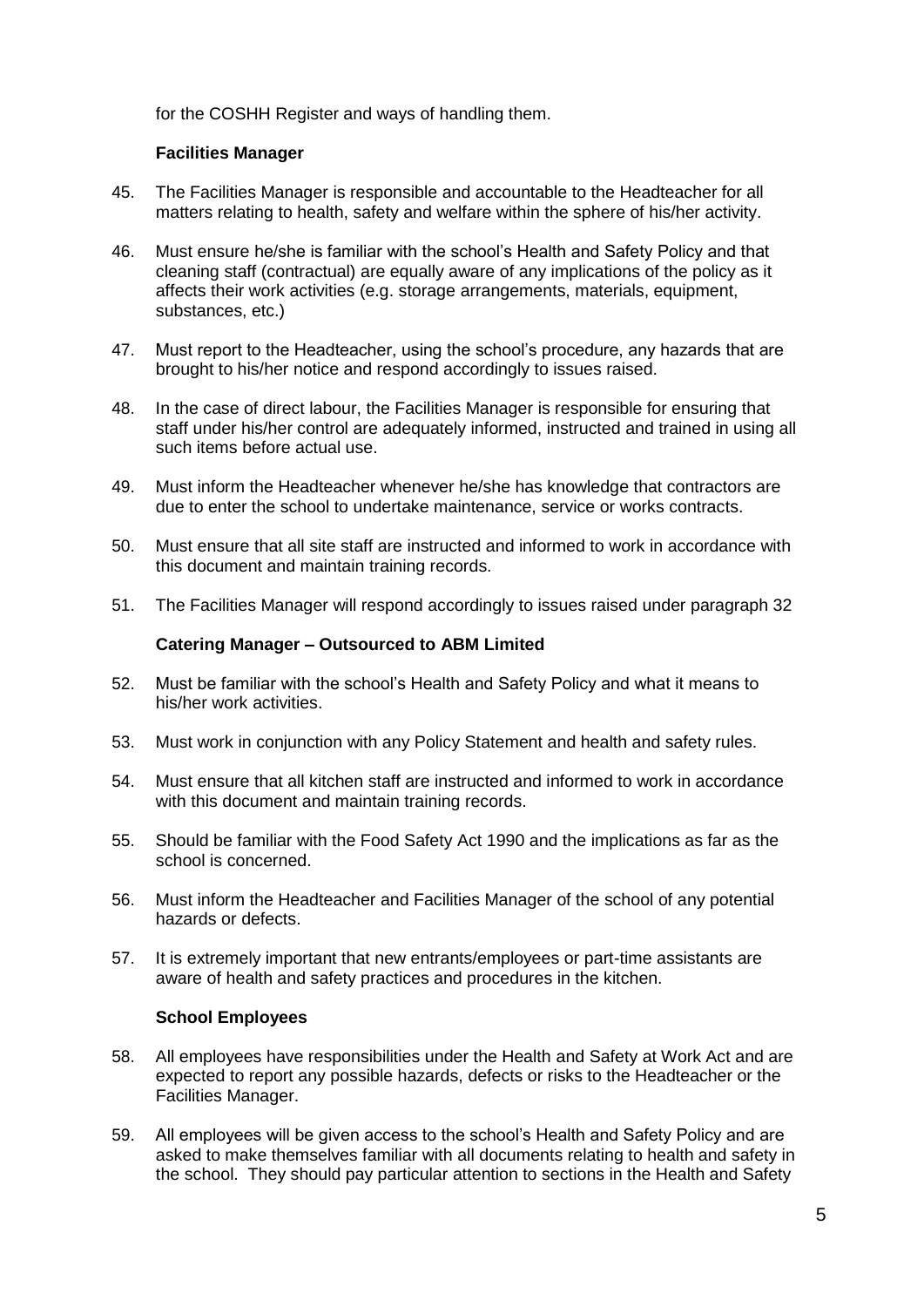Manual as it relates to their particular work activities, so that they, their colleagues and students may work safely.

- 60. The Health and Safety Policy is available electronically on the school's website.
- 61. The Health and Safety Manual will be located in the Site Office.

#### **Students**

62. It is the responsibility of students to conduct themselves safely and to have due regard to the safety of others.

#### **Role of Specialist Advisers**

- 63. Governors recognise there will be occasions when the school will require specialist advice on air monitoring, local exhaust ventilation systems (LEV) specific inspections, etc. The procedures to be adopted and recommendations for outside advice will be decided and clarified at school Resources and Audit Committee level.
- 64. Visitors are asked to behave responsibly and consider the safety of others at all times.

#### **Arrangements**

#### **Accident Reporting / Investigation**

65. The reporting procedure will be in accordance with the policy as laid down in the LA Health and Safety Manual – Incident Reporting. This procedure must be brought to the attention of Line Managers / Directors of Learning.

#### **First Aid Provision**

- 66. The arrangements for first aid in school will be in accordance with LA Health and Safety Manual – First Aider with first aid boxes located in high-risk areas (e.g. Science, DT, PE and Kitchens etc). The First Aider will carry out first aid box stock checks termly and restock as required. Departments will report usage to the Firt Aider who will restock as required.
- 67. First Aid Boxes are located in various locations around the school.
- 68. A list of First Aiders will be displayed in the staff room and main office / reception.

#### **Fire Precautions**

- 69. The arrangements for general fire safety will be in accordance with LA Health and Safety Manual – Fire. The school "Fire Log Book" will be used to record tests, drills, training, and visits by the Fire Brigade, etc.
- 70. The school will appoint an outside contractor to carry out fire risk assessments. Evacuation procedures are displayed in all classrooms, common areas and in the staff induction handbook.
- 71. The fire alarm system, fire extinguishers, fire exits and signs will be checked monthly/annually and recorded.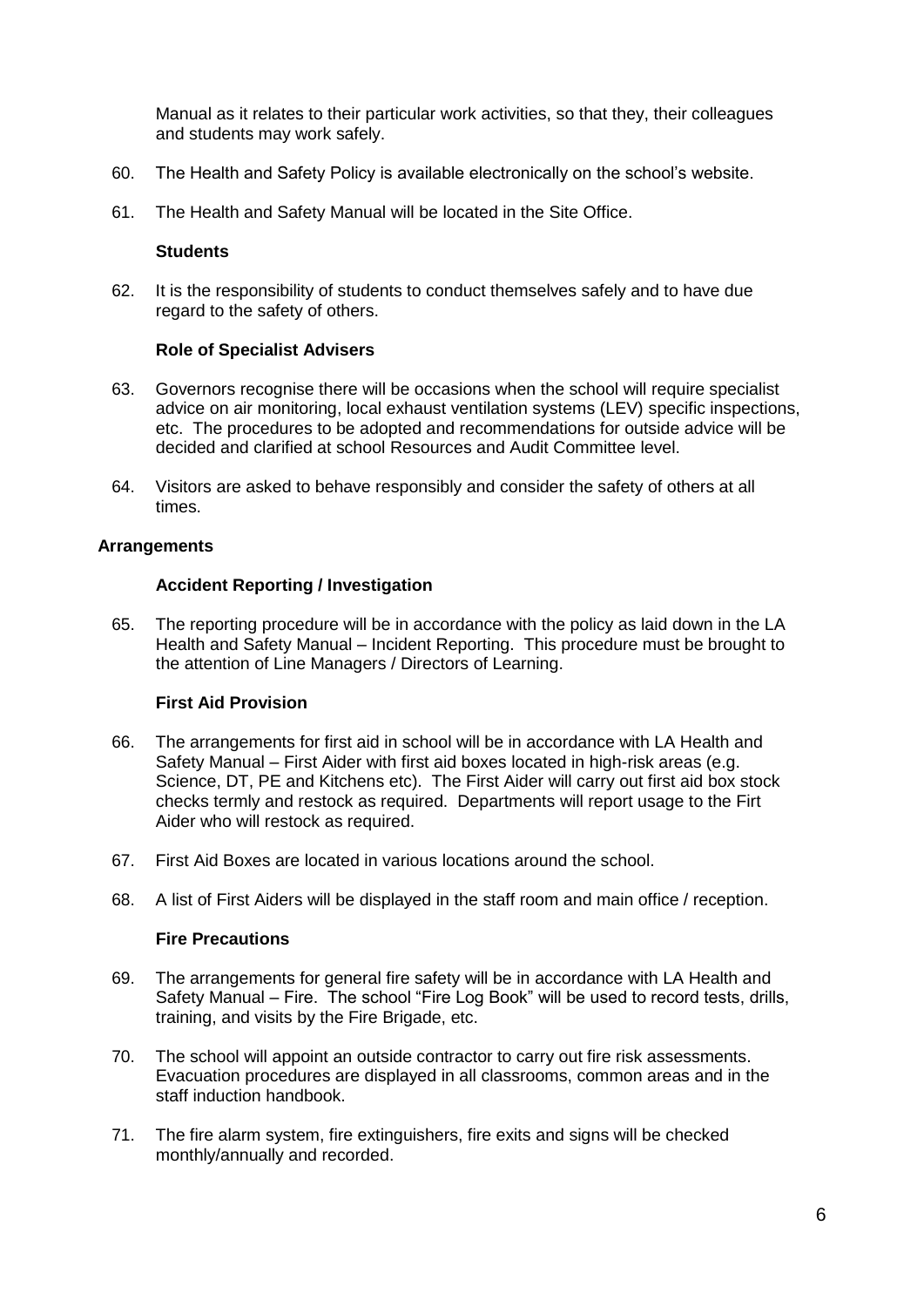72. Fire extinguishers are to be used only to aid the evacuation of a building and key staff (Fire Marshalls) will be trained in the use of fire extinguishers.

# **Housekeeping (Cleaning Arrangements)**

73. The Facilities Manager will be responsible for COSHH assessments and ensure that appropriate PPE is worn. The Facilities Manager must ensure that all cleaning staff are instructed and informed to work in accordance with this document and maintain training records.

# **Training Arrangements**

- 74. There are various categories of training requirements in school. They can be defined as induction training, informative/awareness training and specific "hands-on" training.
- 75. Induction This will apply to new employees or transfer of employees to another department. They will need to be shown over the department, made aware of polices and procedures, fire precautions, first aid and welfare arrangements. Staff should be inducted within one month of appointment and will sign to say that this has been done.
- 76. Informative/Awareness Training A more in-depth approach, in-house training, showing staff what they must and must not do. Providing supervision until they gain an understanding of what is required. Making them aware of their tasks, providing written procedures and arrangements.

# **Specific Training**

- 77. This is a "hands-on" training approach where it is recognised by the Governors that employees will require an accepted level of competence to perform their tasks:
	- **DT** Employees who have recourse to use, instruct and operate potentially dangerous machinery/equipment i.e. woodwork, metalwork, heat treatment, will be required to hold the appropriate certification. The DT Department will maintain a handbook of all machinery within the Department and associated staff training.
	- **Science** Employees will be required to be trained in biological hazards and also in accordance with COSHH regulations 2002. Radiology – Employees will require training to be competent in the use of radioactive sources. This will be in accordance with "Ionising Radiation Regulations" and the DES AM 1/92. Contacts for advice will be the Radiation Protection Advisor at Brunel University and the Radiation Protection Officer, Health and Safety Advisor, Wiltshire Council. The Head of Science will act as Radiation Protection Supervisor for the school.
	- **First Aid** The school will have at least 4 employees trained to "First Aid at Work" standard and others with lesser first aid qualifications.

# **Statutory Requirements –**

## **Control of Substances Hazardous to Health (COSHH)**

- 78. The Governors recognise the need for the school to carry out risk assessment of all areas in accordance with the regulations and CLEAPPS guidance.
- 79. The Health and Safety Management Regulations made under the EC Directive, which came into force in 1993, make it a legal requirement to carry out risk assessments with all substances and operations involving mechanical and electrical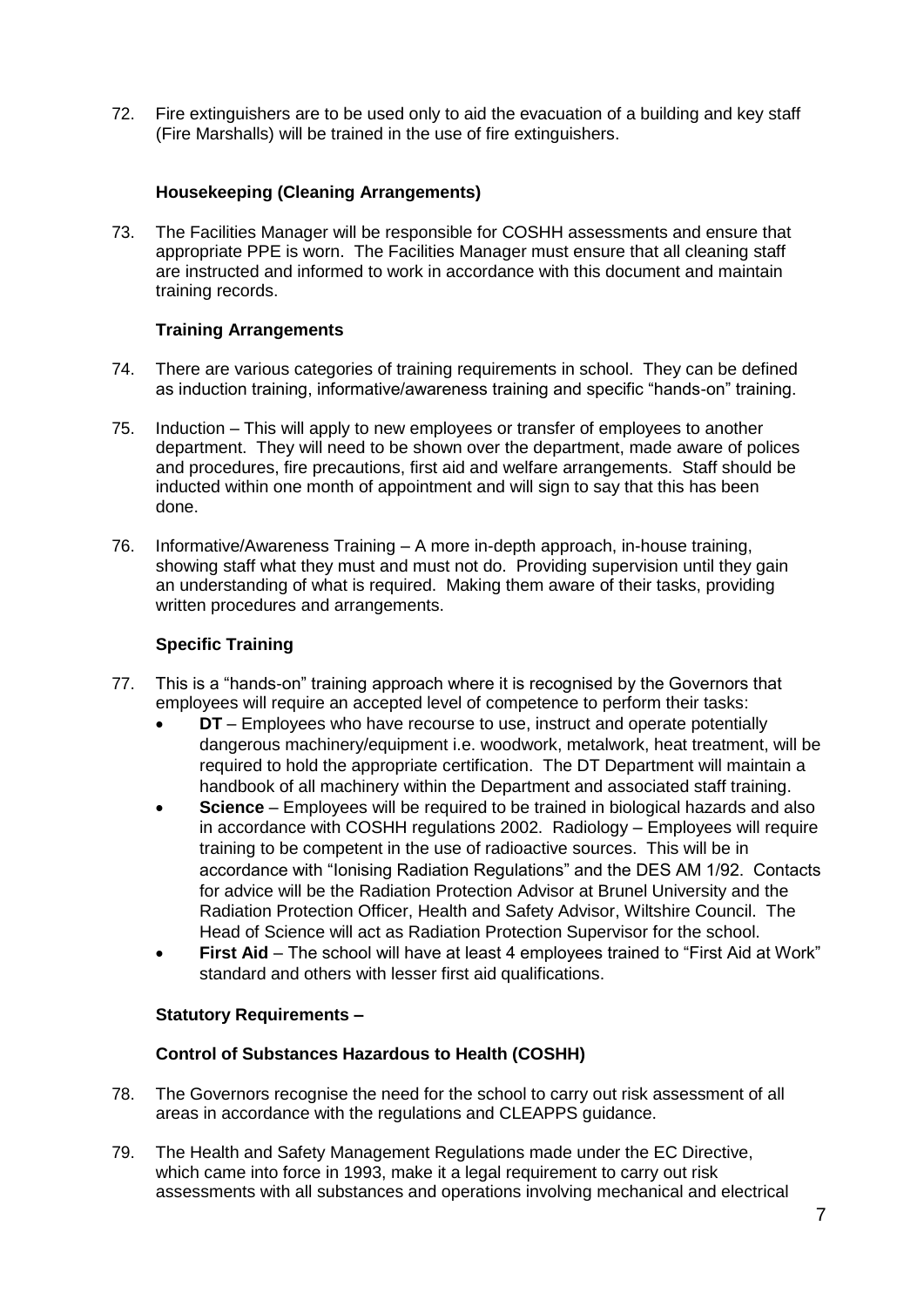hazards likely to cause harm. Directors of Learning (or appointed "assessor(s)") will be required to make provision for this in their departmental safety policy.

80. Working in conjunction with the school chemical register and the COSHH package, Directors of Learning will ensure assessments have been carried out and that further monitoring is in place as required. Copies of assessments should be lodged with the Facilities Manager.

#### **81. No New Substances must be taken into school until they have been cleared with the appropriate Director of Learning who will inform the Facilities Manager.**

- 82. Review of practice and procedure must take place periodically in the department.
- 83. The Governors recognise there will be occasions to refer to outside specialists for air monitoring and the checking of ventilation systems already installed for the removel of dusts, vapours, gases etc. (e.g. fume cupboards, woodwork extraction, heat treatment, soldering etc.)

# **Checking of Portable Electrical Equipment**

- 84. The procedure to be adopted is as specified in the LA Health and Safety Manual Electricity and Electrical Appliances.
- 85. The school uses a contractor to carry out testing to ensure all portable electrical equipment is checked as and when required.
- 86. The school recognises its responsibility to have all electrical equipment tested, therefore, hirers and contractors must use portable appliance tested (PAT) equipment.
- 87. Electrical equipment which has not need PAT should be tested before use in the school.

# **Plant Machinery / Equipment**

- 88. The Governors recognise that initially it may be required to seek specialist advice in determining the safety requirements for:
	- Adequate and correct guarding of machinery
	- General inspection of plant, equipment and machinery
	- Storage and transportation of toxic substances, gases etc
	- Disposal of toxic and other waste substances and materials
- 89. Line Managers will be responsible for carrying out periodical checks within their department. Using the text, checklists and information as provided in the LA Design Technology Manual.
- 90. It is also recognised that certain items of machinery/equipment require to be checked and certified in accordance with LA Design Technology Manual.
- 91. No machinery/equipment or substances must be brought into the premises unless it has been approved by the relevant Director of Learning who will inform the Facilities Manager. All new equipment must conform to Health and Safety legislation.
- 92. Directors of Learning will be responsible for defining safe systems of work for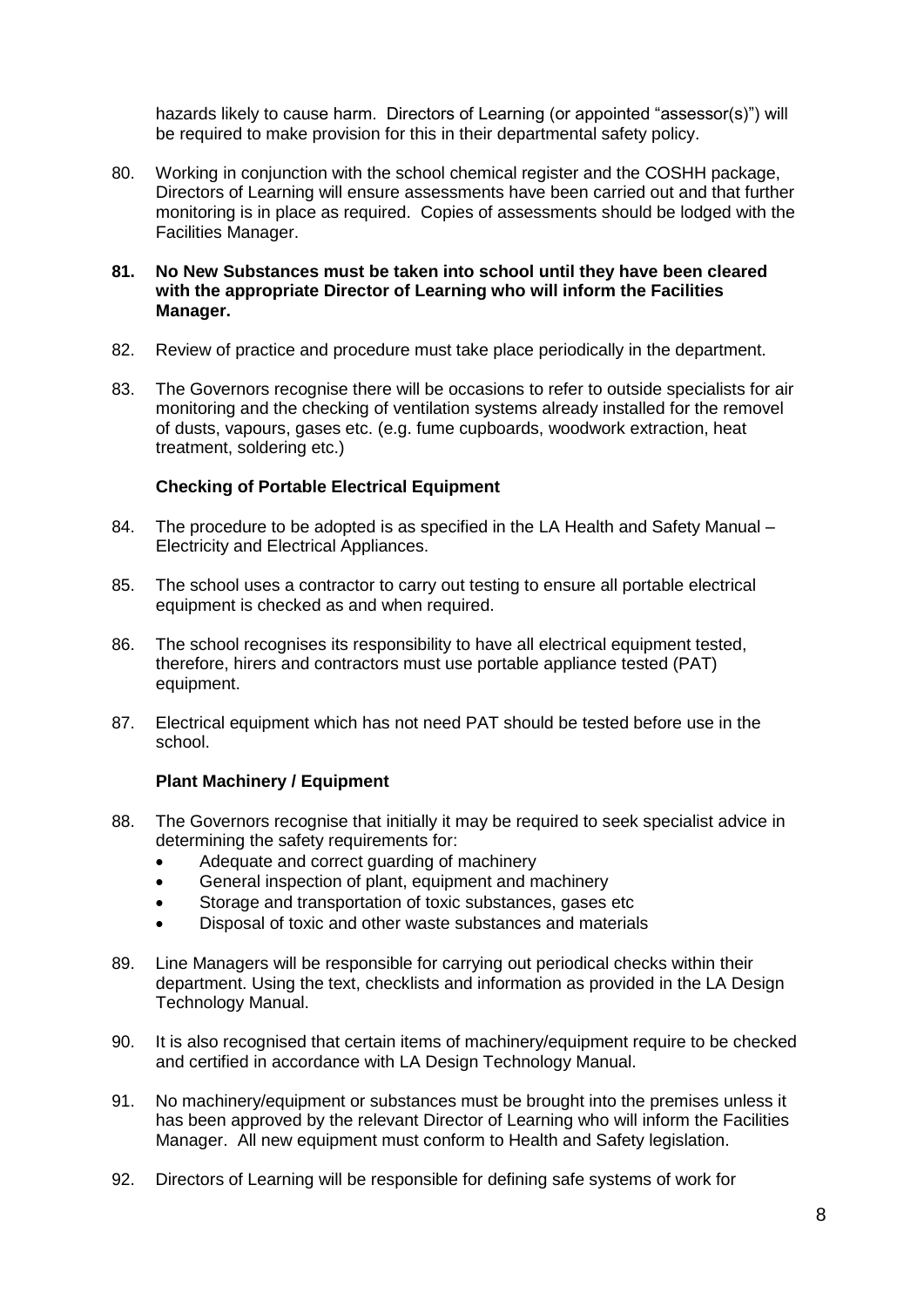cleaning and maintaining plant, machinery/equipment.

## **Contractors on Site**

- 93. All contractors will receive a copy of the Contractors Information Sheet on arrival.<br>94. The Facilities Manager will also be responsible for monitoring method statements
- The Facilities Manager will also be responsible for monitoring method statements and making the Governors aware of any specific problems.
- 95. The school will strive to use contractors and obtain references, method statements, risk assessments, proof of previous LA work, copy accident records and public liability insurance prior to the commencement of work.

## **Manual Handling of Loads**

- 96. The Manual Handling Operations Reg. 1992 require all employees to avoid hazardous manual handling operations where possible. The Facilities Manager will require staff to identify hazards and ensure risk assessments are carried out.
- 97. The Facilities Manager will issue guidelines about safe practice to all staff. Further training is available in request.

## **Use of Ladders and Scaffolding**

- 98. Regulation 2 of the Working at Height Regulations 2005 (as amended) states 'A place is 'at height' if (unless these regulations are followed) a person could be injured falling from it, even if it is at or below ground level'. In order to comply with The Working at Height Regulations 2005, all working at height must be risk assessed the safest means of access must be used and appropriate equipment provided. Working at height can only be carried out with the authority of the Headteacher or Facilities Manager.
- 99. Any school personnel using ladders must ensure they are used safely. Students must not use ladders.
- 100. A competent person must inspect scaffold every 7 days, any faults must be rectified and a record of the inspection should be made. Scaffold must also be inspected every day before use.
- 101. Roofs working on and access to. Refer to the LA Health and Safety Manual for guidance.
- 102. Contractors are not permitted to use any school equipment.

## **Health and Safety Display Screen Equipment Regulations 1992**

- 103. These regulations apply to 'habitual' users (i.e. staff who use VDUs as a significant part of their work). Users are those who use VDU's for more than 2.5 hours per day, 30% of the average working day and for periods of more than 1 hour.
- 104. The School will make provision for reimbursement of the cost of eye tests up to a maximum of £25 for those staff who are designated DSE users.
- 105. All users will have a workstation risk assessment carried out, as appropriate. Interactive white boards are classed as DSE and a generic risk assessment will be carried out.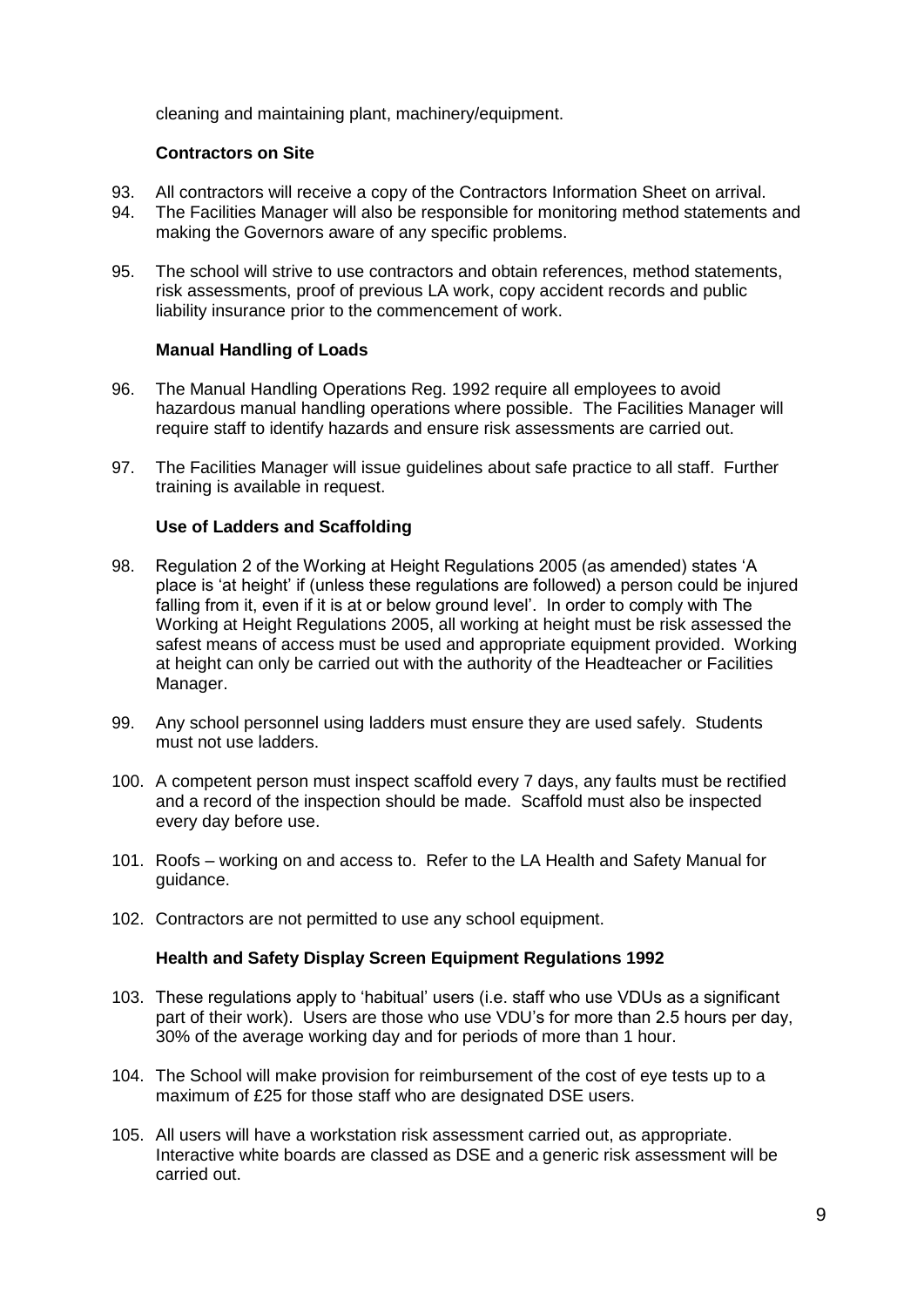## **School Trips (including Field Trips)**

- 106. Procedures for school trips and extra-curricular activities are as outlined in the school's trip procedure.
- 107. Risk Assessment information is available on-line through Evolve.
- 108. Activities, which fall outside the scope for this document will be discussed in-house with written instructions and arrangements, conveyed to all interest parties by the SLT.
- 109. All trips must be authorised by the school SLT and Educational Visits Co-ordinator prior to any departure.

## **Emergency Procedures**

- 110. Fire drills will be carried out 3 times per year and will be recorded. The Headteacher or Deputy will co-ordinate emergency evacuation and a roll call will be carried out. Site Management will sweep the area identified by the school's alarm system. No one will be allowed to return to buildings until the Headteacher or Deputy fives the all clear and the fire alarm has been silenced.
- 111. In the event of accidents, fires, explosions and spillages, the Headteacher or Reception must be informed immediately. Dependent on the type of incident, the appropriate authorities or outside contractor will be contacted by Reception of the Facilities Manager.
- 112. All school staff / employees should refer to the 'What is my role in the event of any emergency?' document.

## **Work Experience**

113. CSW Enterprise complete Health and Safety checks for placements on behalf of the school. It is the students' responsibility to identify placements.

## **Use of School Premises Outside Hours**

114. Only staff and bona-fide groups hiring school facilities may use the premises. Hirers must be informed of Health and Safety requirements (evacuation procedures, electrical appliances) and checks made to ensure that they have appropriate insurance.

## **Security to Prevent Unauthorised Access**

- 115. All visitors must report to Reception to sign in, where they are given a visitors' badge. Staff who meet people who do not have a badge are asked to direct them to Wingfield Reception. Refusals should not be challenged, but must be reported, immediately, to SLT, Site Management or Wingfield Reception.
- 116. The site is protected with CCTV.
- 117. Site Management will secure the site at the end of each day in accordance with lettings requirements, the exception being activities finishing after 10pm where the organiser may be responsible for locking up.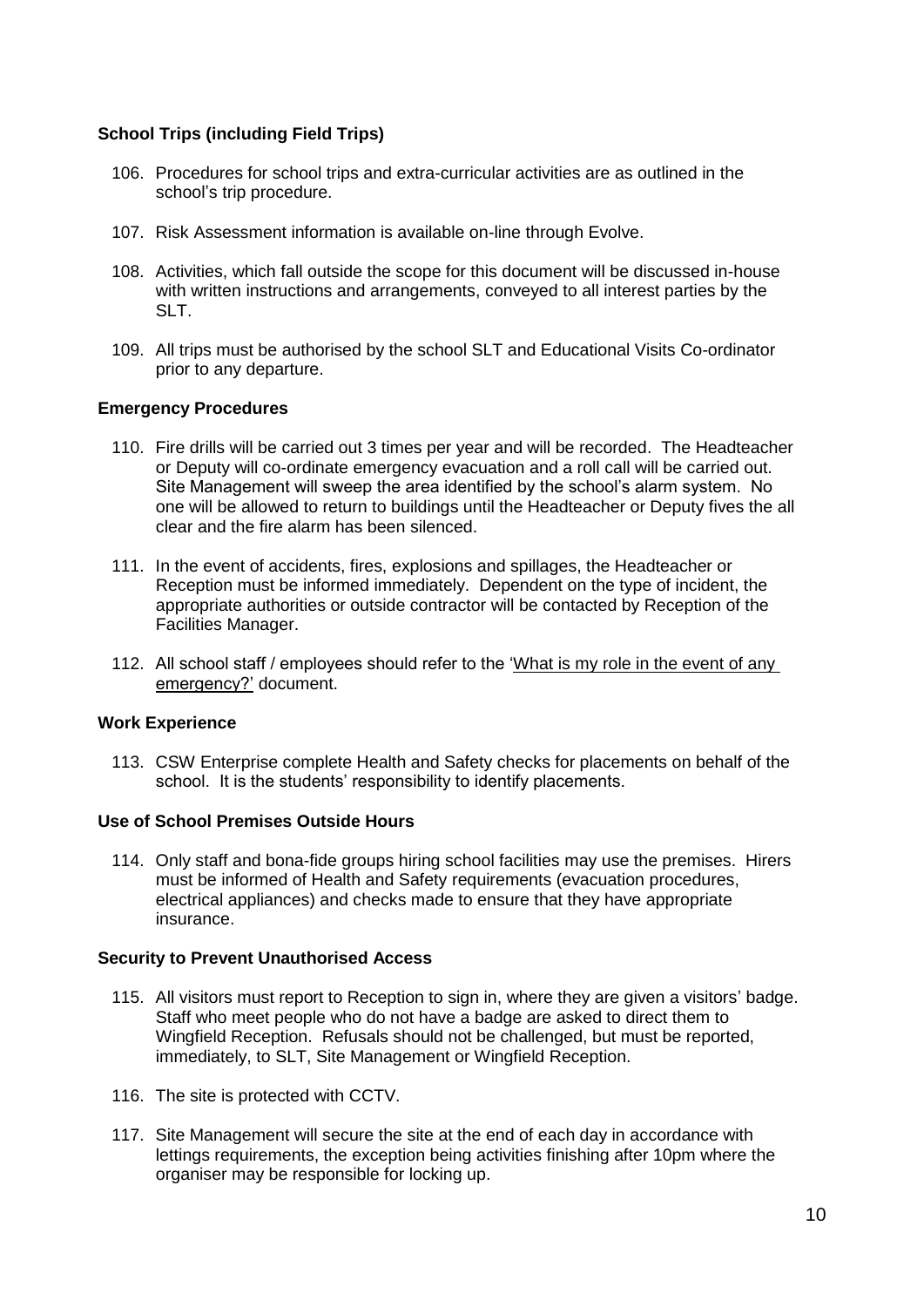## **Noise and Vibration**

118. Line Managers / Directors of Learning will report all cases and, if required, necessary specialist advice will be sought to monitor the potential noise or vibration hazard (guidance  $-1<sup>st</sup>$  action level 85 dBA, 2<sup>nd</sup> action level 90 dBA).

#### **Communicating Information to Employees**

- 119. The Headteacher will be responsible when informed by the LA, for ensuring that any regulations, information, guidance notes etc, received are passed immediately to staff who have a direct interest.
- 120. As this will normally be related to a department's activities the information will have to be passed on or highlighted in that department's safety policy or safe working arrangements.
- 121. Significant Health and Safety issues will be raised at the weekly staff briefing or via email.

#### **Stress Management**

122. Staff welfare is managed by the HR Manager who will provide support and guidance to individual colleagues. Members of staff will be given information on self-referral through the Employee Assistance Programme.

#### **Reference Material**

123. Line Managers are reminded that further reading material and guidance notes are given in the appropriate sections of the Health and Safety Manual, relating to their department. Further information / advice is available from the Facilities Manager.

#### **Risk Assessment Procedure**

- 124. A perceived risk can be assessed by looking at the potential severity of the outcome of any incident that may occur when:
	- A particular activity takes place
	- A new way of working, product, or machinery is introduced into the environment
- 125. It is not anticipated that the risk assessment form will be used on every conceivable occasion. However, if a school is embarking on a trip, introducing new working methods, exposing personnel to new machinery, materials or chemicals, then an assessment should be carried out. Assessments relating to school visits should be lodged with the Educational Visits Coordinator (EVC), who has the overall responsibility for recording those visits; assessments relating to mechanisms, materials and chemicals should be copied to the Facilities Manager. It is important that the copies are given to the identified members of staff before the activity takes place, or new ways of working, or new materials and mechanisms, are introduced to the school.
- 126. The school will use the LA Risk Assessment forms as appropriate. Directors of Learning will carry out the Risk Assessments for their work areas and the Facilities Manager will be responsible for communal areas.
- 127. Risk Assessments will be reviewed annually or if there are any changes in